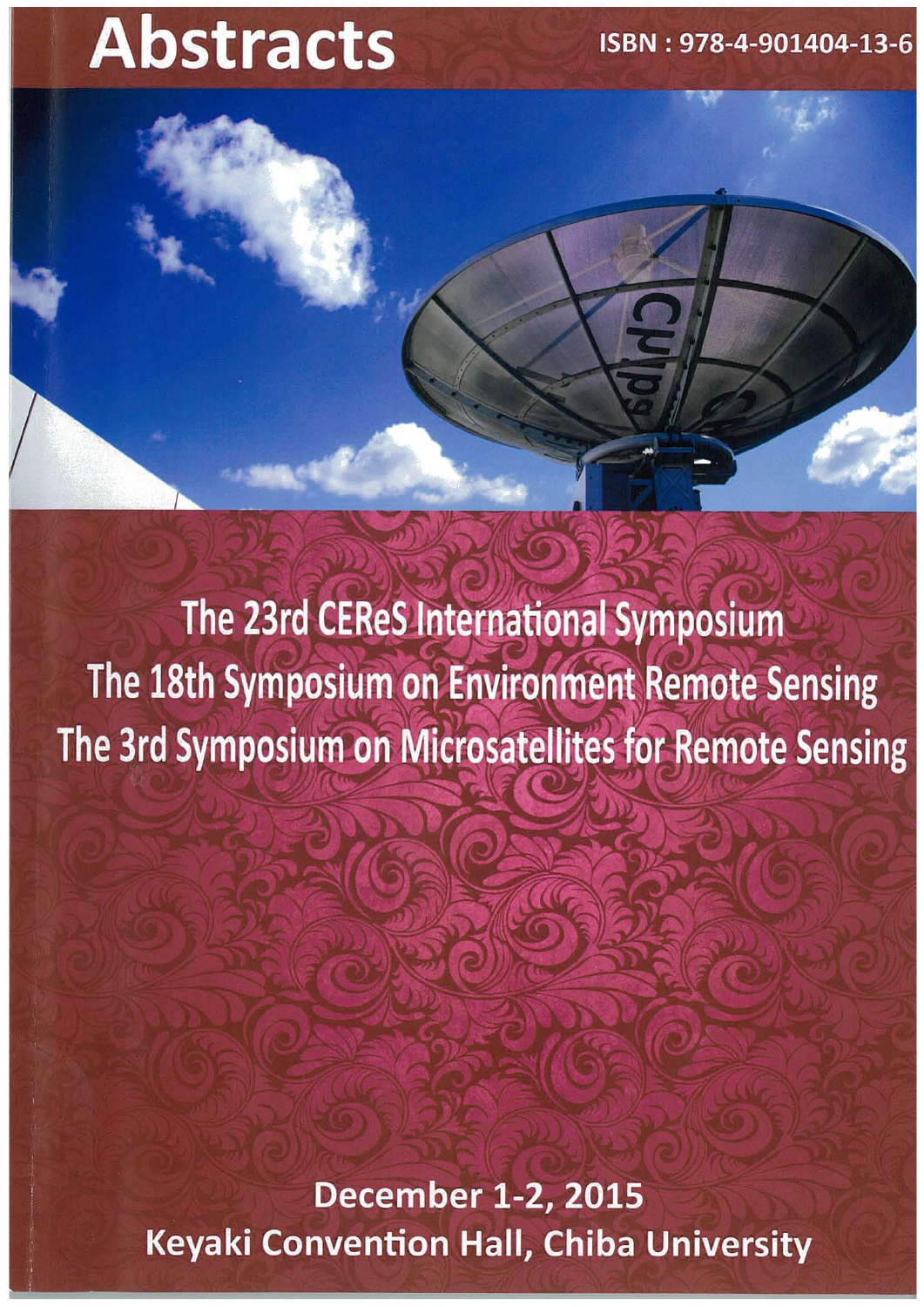

 $\bar{\chi}$ 

#### **Contents**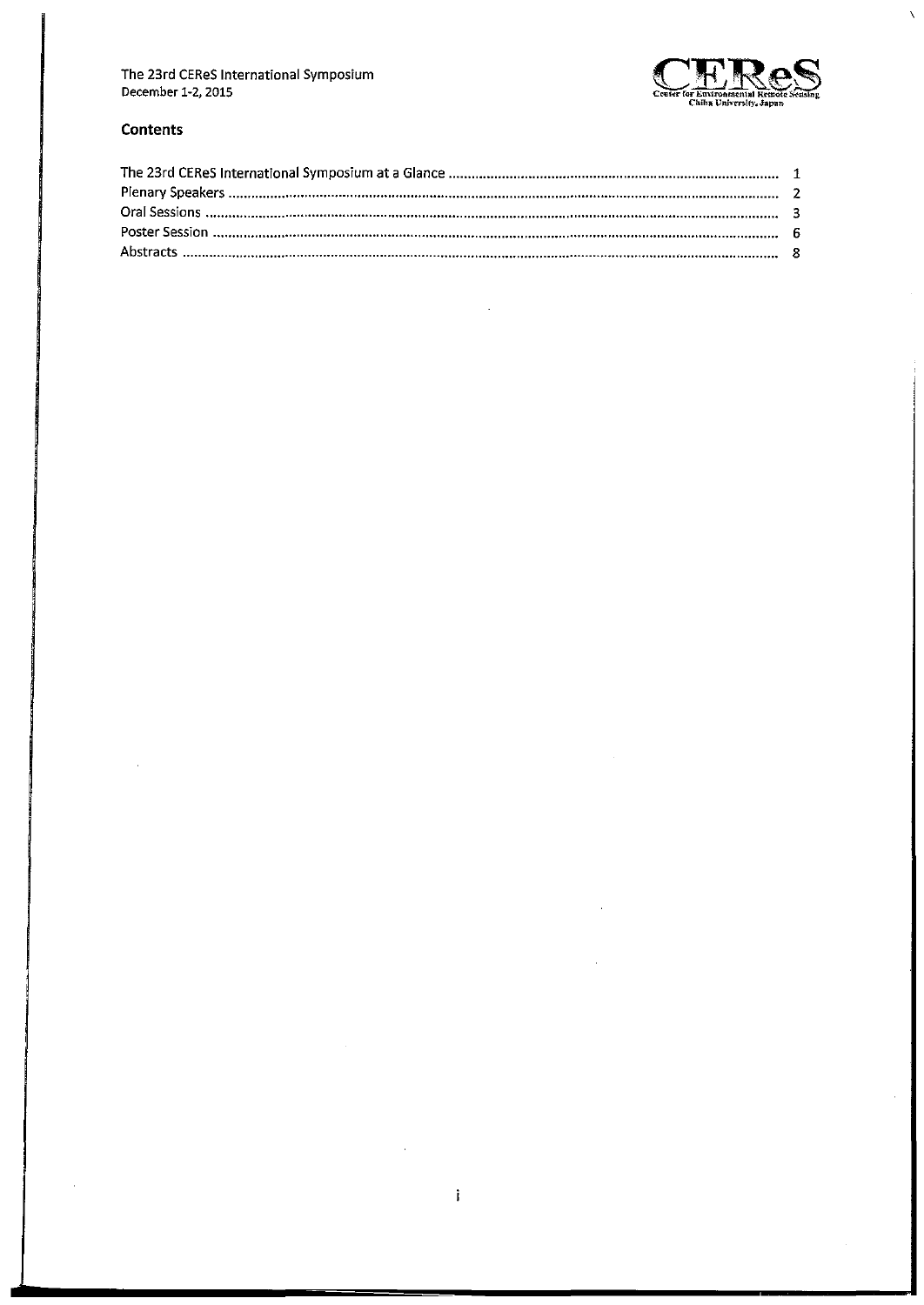

## **ORAL SESSIONS**

| 15:20 - 17:00   | <b>General Session</b>                                                                                                                                                                                                          | Chair : Koji Kajiwara  |
|-----------------|---------------------------------------------------------------------------------------------------------------------------------------------------------------------------------------------------------------------------------|------------------------|
| Tue. December 1 |                                                                                                                                                                                                                                 | Large hall (1st floor) |
| $G-1$           | <b>Tiger J.Y. Liu</b><br>Atmospheric And lonospheric Remote Sensing By Radio Occultation Of FORMOSAT-3<br>/COSMIC                                                                                                               |                        |
| $G-2$           | Katsumi Hattori, Peng Han, J.Y. Tiger Liu, Dimitar Ouzounov, Verelio Tramutoli<br>Sensor WEB Approach To Understand Earthquake Preparation Process At Kanto, Japan                                                              |                        |
| $G-3$           | Kazuma Aoki<br>Aerosol Optical Properties Measured By Sky Radiometer Network Skynet                                                                                                                                             |                        |
| $G-4$           | Daniele Perissin<br>Infrastructure Monitoring Via Multi-Temporal InSAR                                                                                                                                                          |                        |
| $G-5$           | Puspita Triana Dewi, Ghozali Suhariyanto Hadi, Muhammad Ramadhan Kusnaedi, Aris<br>Budivarto, Agus Budivono<br>Design And Development Of Vertical Takeoff And Landing Unmanned Aerial Vehicle For<br><b>Border Surveillance</b> |                        |

| $09:00 - 10:40$ | Session 2A                                                                                                                                                                                                                               | Chair: Josaphat T.S. Sumantyo |
|-----------------|------------------------------------------------------------------------------------------------------------------------------------------------------------------------------------------------------------------------------------------|-------------------------------|
| Wed, December 2 | The Third SOMIRES                                                                                                                                                                                                                        | Reception hall (3rd floor)    |
| 2A-1            | Indra Riyanto, Ardiansyah, Yuniarto, Nazori AZ, Wendi Usino, Suparmoko<br>Mapping Of Sunda Kelapa Dredging Material Dispersion Pattern                                                                                                   |                               |
| $2A-2$          | Kyeong-Rok Kim, Hae-Won Jung, Tu-Hwan Kim, Heein Yang, and Jae-Hyun Kim                                                                                                                                                                  |                               |
|                 | Development And Implementation Of The System Parameter Analysis Simulator<br>For L-Band SAR                                                                                                                                              |                               |
| $2A-3$          | Yuta Izumi, Mohd Zafri Bin Baharuddin, Josaphat Tetuko Sri Smantyo, Ghozali<br>Suhariyanto Hadi, Yudi Isvara, Agus Hendra, Heein Yang<br>Experiment Of L-Band Synthetic Aperture Radar System Using ISAR Method In Anechoic<br>Chamber ( |                               |
| $2A-4$          | Mohd Zafri bin Baharuddin, Yuto Osanai, Josaphat Tetuko Sri Sumantyo<br>Suppressed side-lobe beam steered, C-band circularly polarized array antenna for<br>synthetic aperture radar measurements                                        |                               |
| 2A-5            | Young-Deuk Kim, Tu-Hwan Kim, Min-Wook Heo, Jinhong An, H. Yang and Jae-Hyun Kim<br>Hardware Implementation and Verification of parallelized direct digital synthesizer (PDDS)<br>usina FPGA                                              |                               |

| <i>09:00 - 10:20</i> | Session 2B                                                                                                                                                                                                            | Chair: Hitoshi Irie         |
|----------------------|-----------------------------------------------------------------------------------------------------------------------------------------------------------------------------------------------------------------------|-----------------------------|
| Wed, December 2      | <b>Atmospheric Remote Sensing</b>                                                                                                                                                                                     | Conference room (3rd floor) |
| $2B-1$               | Yoshikazu likura, Naohiro Manago, Miho Sekiguchi, Hiroaki Kuze<br>Utilization of Radiative Transfer Code for Satellite Image Processing                                                                               |                             |
| 2B-2                 | Masayuki Maki, Masato Iguchi, Takeshi Maesaka, Toshikazu Tanada, Tomofumi Kozono<br>Weather Radar Observations of Sakurajima Volcanic Smoke                                                                           |                             |
| $2B-3$               | Kisei Kinoshita, Masayuki Maki, Satoshi Tsuchida, Naoko lino, Chikara Kanagaki<br>Eruption clouds at volcanoes in Kyushu, Japan observed by web-camera,<br>radar and satellite images and satisfactured and satellite |                             |
| $2B-4$               | Nofel Lagrosas, Hayato Saito, Naohiro Manago and Hiroaki Kuze<br>Modeling of scattering enhancement factor from ground-based instruments in Chiba,<br>Japan                                                           |                             |

\* Each oral presentation (15 minutes presentation and 5 minutes discussion)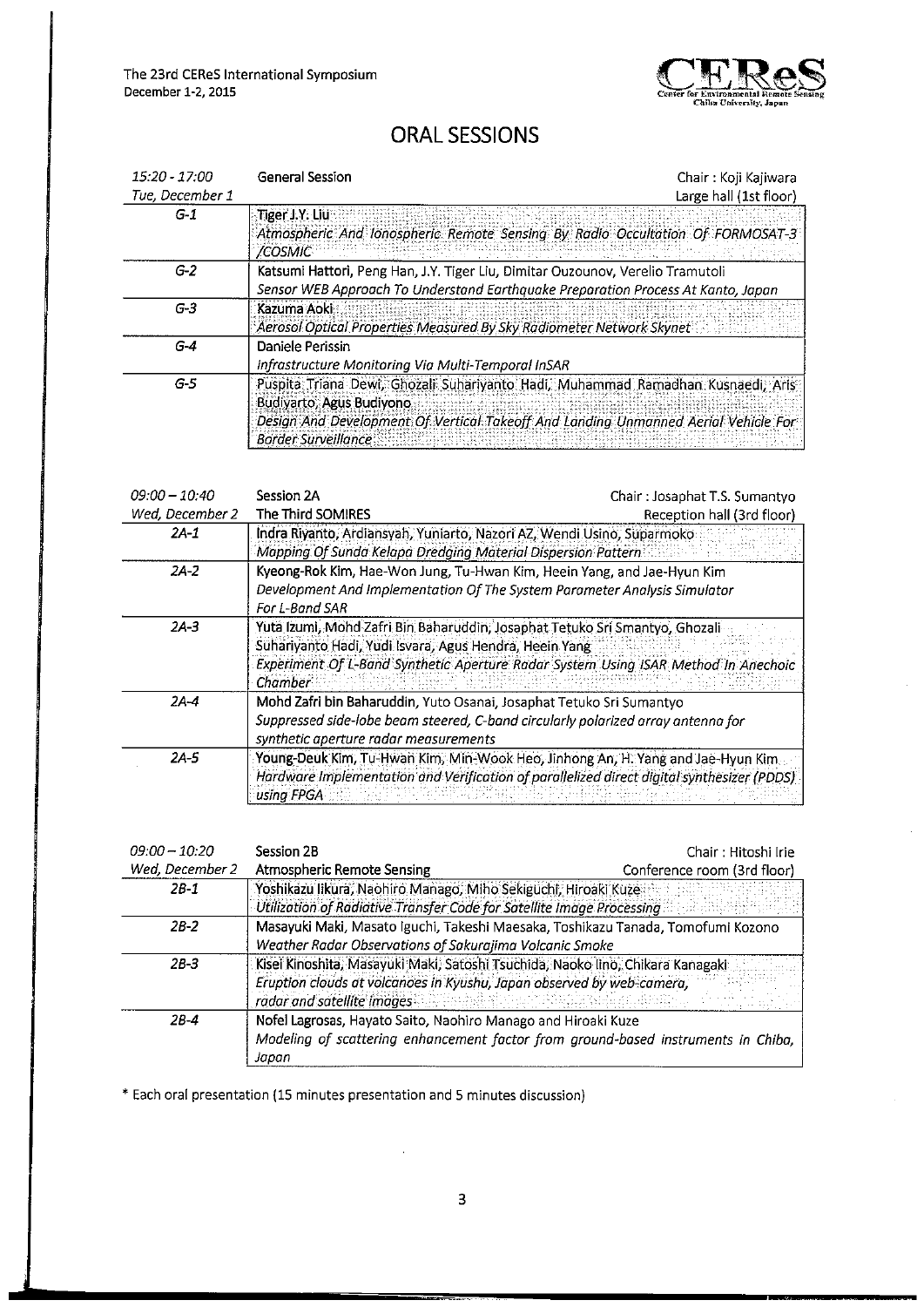The 23rd CEReS International Symposium December 1-2, 2015

 $\mathbb{R}^2$ 



| <i>11:00-12:40</i> | Session 3A                                                                                                                                                                                                                 | Chair: Hiroaki Kuze        |
|--------------------|----------------------------------------------------------------------------------------------------------------------------------------------------------------------------------------------------------------------------|----------------------------|
| Wed, December 2    | Disaster and Anomaly                                                                                                                                                                                                       | Reception hall (3rd floor) |
| $3A-1$             | Ilham Alimuddin, A.R. Rasyid, Purwanto, N.P. Bhandary, Ryuichi Yatabe, J.T.S. Sumantyo<br>and H. Kuze<br>Landslide susceptibility mapping using DinSAR and statistic model in Bawakaraeng<br>mountain, Sulawesi, Indonesia |                            |
| $3A-2$             | Daijiro Kneko<br>Global Effects of SST Anomalies on Downwind Continental Crop Yields Using Satellite-<br>Based Photosynthesis Models                                                                                       |                            |
| 3A-3               | Hideomi Gokon, Wen Liu, Mariko Naruke, Fumio Yamazaki, Shunichi Koshimura,<br>Kimiro Meguro<br>Toward an estimation of damage caused by a natural disaster using remote sensing<br>technology                              |                            |
| $3A-4$             | Youngjoo Kwak, Yoichi Iwami, Akihiko Kondoh<br>Verification of Flood Damaged Rice Fields using Small UAV (Unmanned aerial vehicle)                                                                                         |                            |
| $3A-5$             | Kithsiri Pereraa, Ryutaro Tateishib, and Srikantha Herath.<br>Assisting Mitigation Of Bushfire Threat In Regional Australia Through Modis Imagery Based:<br>Media Gis                                                      |                            |

| 10:50-12:30                                                               | Session 3B                                                                                                                                    | Chair: Chiharu Hongo        |
|---------------------------------------------------------------------------|-----------------------------------------------------------------------------------------------------------------------------------------------|-----------------------------|
| Wed, December 2                                                           | Food security and Agricultural Insurance                                                                                                      | Conference room (3rd floor) |
| $3B-1$                                                                    | Gunardi Sigit<br>Current situation of agricultural insurance in Indonesia: Issues and future way forward                                      |                             |
| $3B-2$<br>Baba Barus, K Munibah, LS Iman, F Tonny, N Widiana, Setyardy, F |                                                                                                                                               |                             |
|                                                                           | Development of Method for Agricultural Rice Field Protection in Indonesia                                                                     |                             |
| $3B-3$                                                                    | Kazuhisa Tokui<br>The outline of Japan's agricultural insurance scheme                                                                        |                             |
| $3B-4$                                                                    | Koki Homma                                                                                                                                    |                             |
|                                                                           | Estimation Of Rice Yield By A Simulation Model For Agricultural Insurance                                                                     |                             |
| $3B-5$                                                                    | Chiharu Hongo<br>Application of satellite data for agricultural insurance as adaptation to climate change to<br>contribute the food stability |                             |

| 13:30-14:50     | Session 4A<br>Chair: Atsushi Higuchi                                                                                                                       |
|-----------------|------------------------------------------------------------------------------------------------------------------------------------------------------------|
| Wed, December 2 | Atmosphere and SAR<br>Reception hall (3rd floor)                                                                                                           |
| $4A-1$          | Kenji Tanaka<br>TBD.                                                                                                                                       |
| 4A-2            | T. Nakajima, T. Watanabe, T. Funayama, Y. Yamamoto, H. Takenaka, T. Nakajima, H. Irie,<br>and A. Higuchi<br>Satellite remote sensing and energy management |
| $4A-3$          | Kotaro lizuka<br>Usage of SAR techniques for discriminating land cover classes                                                                             |
| $4A-4$          | Uyanga Khudulmur, Josaphat Tetuko Sri Sumantyo<br>Study on land subsidence in Tokyo using PS-InSAR technique                                               |

\* Each oral presentation (15 minutes presentation and 5 minutes discussion)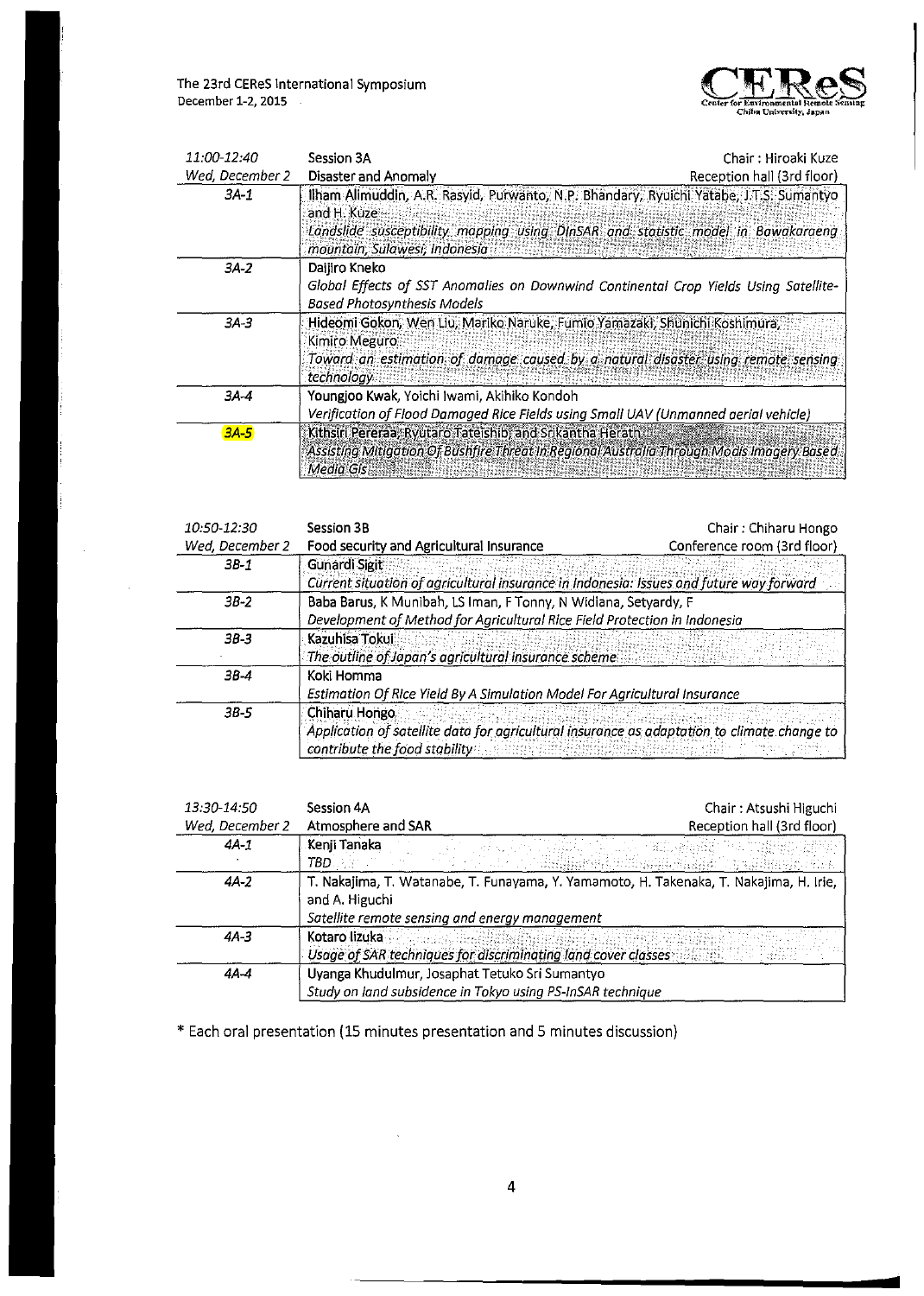

| 13:30-15:50     | Session 4B                                                                                                                                                                                                                                                         | Chair: Akihiko Kondo        |
|-----------------|--------------------------------------------------------------------------------------------------------------------------------------------------------------------------------------------------------------------------------------------------------------------|-----------------------------|
| Wed, December 2 | Satellite Remote Sensing / RS Technology                                                                                                                                                                                                                           | Conference room (3rd floor) |
| $4B-1$          | Aikebaler Maltiniyazi, Ryutaro Tateishi, Alimujiang Kasimu,<br>Glacier changes in the source region of Kaidu river and its impacts on Basin Hydrology in<br>Bostën lake area, China.                                                                               |                             |
| $4B-2$          | Wei Yang, Hideki Kobayashi and Kenlo Nishida Nasahara<br>Estimation of overstory and understory leaf area index in forests by multi-angular and<br>multi-spectral satellite observations                                                                           |                             |
| $4B-3$          | Brian A. Johnson, Kotaro Ilzuka, Isao Endo, Damasa B. Magcale-Macandog, Milben Bragais<br>Using Openstreetmap (OSM) crowdsourced data and Landsat imagery for land cover:<br>mapping in the Laguna de Bay area of the Philippines                                  |                             |
| $4B-4$          | Husnul Kausarian, J. T. Sri Sumantyo, Hiroaki Kuze<br>Silica sand identification using ALOS/Palsar Full Polarimetry at Northern Coastline of Rupat<br>Island, Indonesia                                                                                            |                             |
| $4B - 5$        | Idris Mandang and Muhammad A. Fachrudy:<br>The spatial analysis of water masses movement in the Halmahera and Banda sea using<br>empirical orthogonal function (EOF) methods                                                                                       |                             |
| 48-6            | K. Sakai, R. Yamamoto, K. Hasegawa, T. Izumi, H. Matsuyama<br>Generation of DSMs of forest crown using areal images taken by small-sized UAV -<br>Comparison of DSMs generated by vertical images and by vertical +oblique images-                                 |                             |
| 4B-7            | Heein Yang, Josaphat Tetuko Sri Sumantyo, Good Fried Panggabean, Agus Hendra, Babag<br>Purbantoro, Cahya Edi Santosa, Kaihei Nakamura, and Kyeong-Rok Kim.<br>Conceptual design of unmanned aerial vehicle (UAV) on-board X-band synthetic aperture<br>radar (SAR) |                             |

| 15:10-17:10     | Session 5A                                                                                                                                                                                                                                                                                                                          | Chair: Yoshiaki Honda, Akira Kato |
|-----------------|-------------------------------------------------------------------------------------------------------------------------------------------------------------------------------------------------------------------------------------------------------------------------------------------------------------------------------------|-----------------------------------|
| Wed, December 2 | Forest and Vegetation                                                                                                                                                                                                                                                                                                               | Reception hall (3rd floor)        |
| 5A-1            | Kazuo Mabuchi, Masao Moriyama, Yoshiaki Honda, Koji Kajiwara<br>Validation of satellite product estimation algorithm using climate model simulation data.                                                                                                                                                                           |                                   |
| $5A-2$          | Shin Nagai, Taku M Saitoh, Tomoharu Inoue, Rikie Suzuki, Yoshiaki Honda<br>Usability of phenological information published on web sites for ground-truthing of<br>satellite remote-sensing observations                                                                                                                             |                                   |
| $5A-3$          | Akira Kato, Andrew T. Hudak, L.Monika Moskal, Christopher Gomez, Hiroyuki Obanawa,<br>Yuichi Hayakawa, Kazuhiro Aruga<br>Beyond point clouds in forest application using Airborne Laser, Terrestrial Laser, and<br><b>Structure from Motion Structure</b>                                                                           |                                   |
| 5A-4            | Andrew T. Hudak, Carlos A. Silva, Benjamin C. Bright, E.Louise Loudermilk, Akira Kato<br>Lidar tools and techniques for 3D vegetation structure characterization at multiple scales                                                                                                                                                 |                                   |
| $5A-5$          | Yuichi S. Hayakawa, Akira Kato, Hiroyuki Obanawa<br>Analysis on geomorphological conditions for vegetation growth using TLS and UAS                                                                                                                                                                                                 |                                   |
| 5A-6            | Tatsuro Nakaji, Tomoko Akitsu, Hideki Kobayashi, Masato Hayashi, Nobuko Saigusa, Koji<br>Kajiwara ,Yoshiaki Honda ,Kenlo Nasahara ,Masahiro Nakamura, Toshiya Yoshida, Hideaki<br>Shibata, Tsutom Hiura<br>Development of large-scale ecological monitoring sites for satellite validation in natural<br>forests in Hokkaido, Japan |                                   |

\* Each oral presentation (15 minutes presentation and 5 minutes discussion)